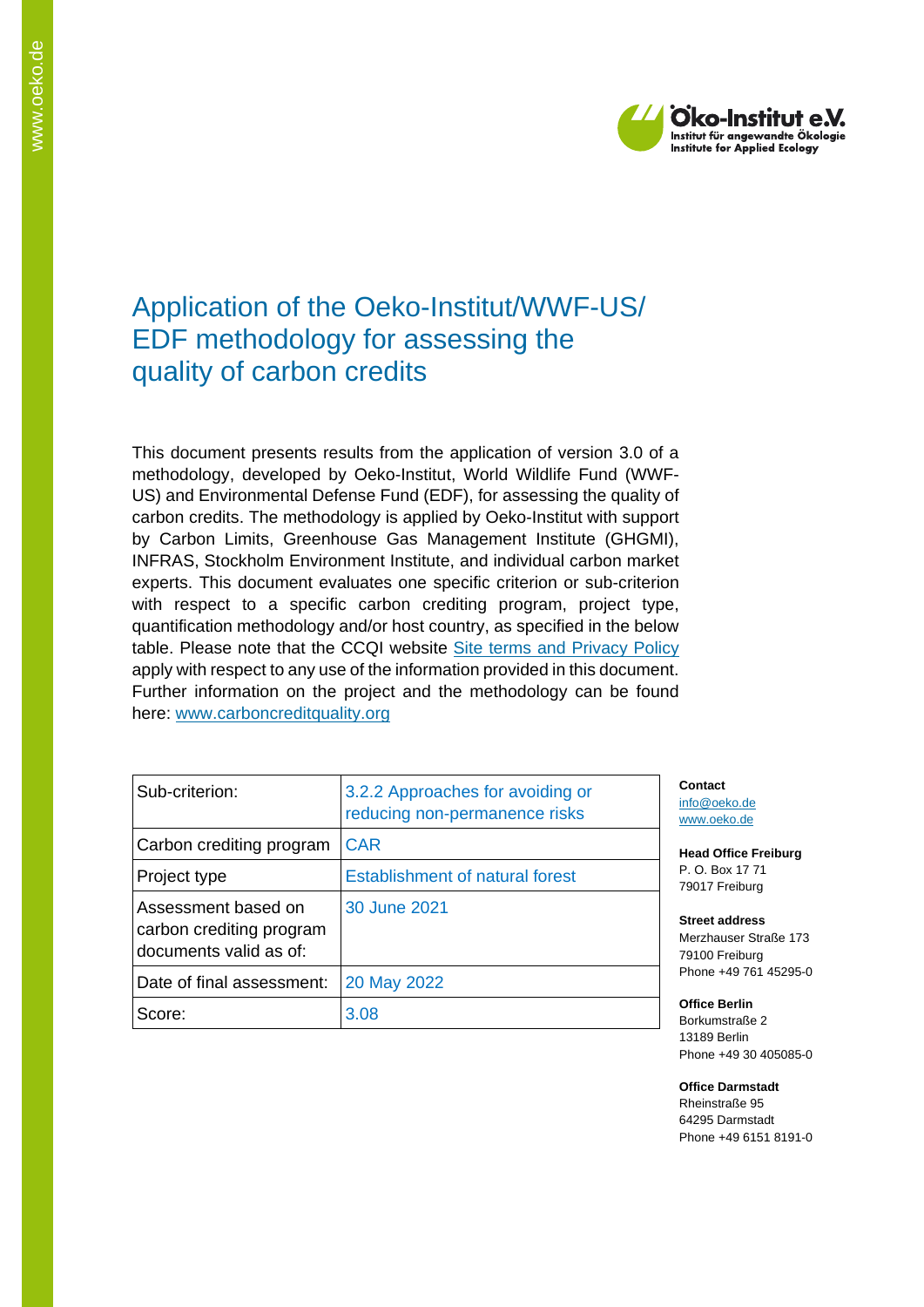# **Assessment**

# **Indicator 3.2.2.1**

#### **Relevant scoring methodology provisions**

"The program requires a risk assessment of the specific project."

#### **Information sources considered**

1 Forest Project Protocol, version 4.0, June 2017, available at <https://www.climateactionreserve.org/how/protocols/forest/>

#### **Relevant carbon crediting program provisions**

Provision 1 Source 1, section 7: "Under this protocol, reversals due to controllable agents are considered "avoidable". As described in this section, Project Operators are required to identify and quantify the risk of reversals from different agents based on projectspecific circumstances. The resulting risk rating determines the quantity of Climate Reserve Tonnes (CRTs) that the project must contribute to the Reserve Buffer Pool to insure against reversals".

#### **Assessment outcome**

Yes (5 Points).

#### **Justification of assessment**

The above documentation shows that a risk assessment of each project implying a reversal risk needs to be done. This indicator is thus clearly fulfilled.

# **Indicator 3.2.2.2**

#### **Relevant scoring methodology provisions**

"The risk assessment follows a pre-defined and thorough methodology, taking into account the likelihood and significance of non-permanence risks, the measures taken by project owners to manage these risks and their capacity to do so."

# **Information sources considered**

1 Forest Project Protocol, version 4.0, June 2017, available at <https://www.climateactionreserve.org/how/protocols/forest/>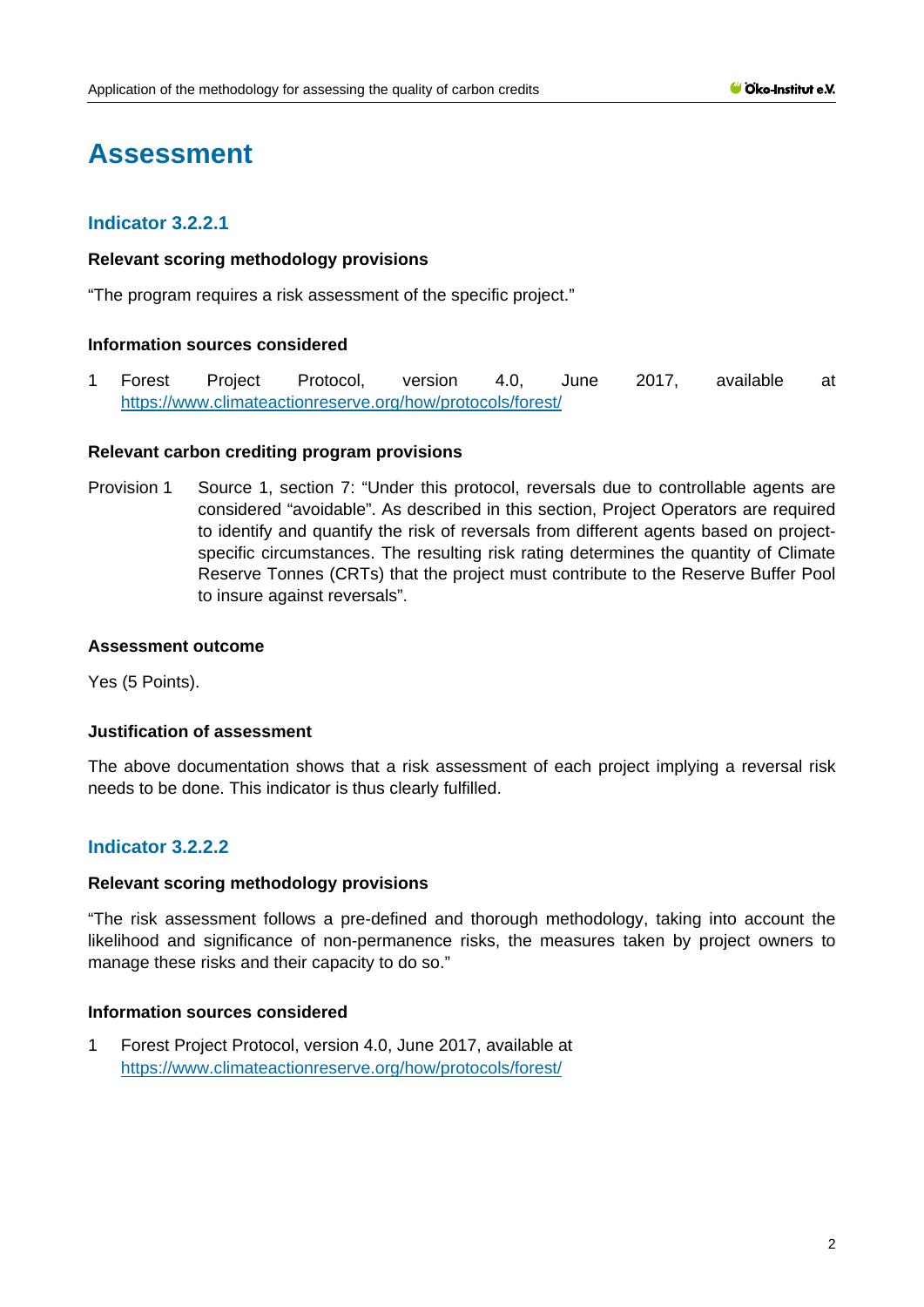## **Relevant carbon crediting program provisions**

Provision 1 Source 1, Appendix A, section 7.2.2: "Project Operators who record a Qualified Conservation Easement or Qualified Deed Restriction in conjunction with implementing a Forest Project will receive a lower risk rating".

### **Assessment outcome**

Yes (4 Points).

### **Justification of assessment**

Appendix A of CAR's Forest Project Protocol (source 1) clearly lays out the methodology for undertaking a reversal risk rating. It takes into account risks related to financing, management, social risks as well as natural disturbances and combines default risk factors for most indicators with project-specific risk factors for wildfires. Projects who record Qualified Conservation Easements or Qualified Deed Restrictions can lower their risk rating as these instruments serve to lower the risks associated with the project (provision 1). The indicator is therefore fulfilled.

# **Indicator 3.2.2.3**

### **Relevant scoring methodology provisions**

"The application of the risk assessment is validated by validation and verification entities."

#### **Information sources considered**

1 Forest Project Protocol, version 4.0, June 2017, available at <https://www.climateactionreserve.org/how/protocols/forest/>

# **Relevant carbon crediting program provisions**

Provision 1 Source 1, section 9.3.9: Verifying calculations of reversal risk ratings and contributions to the buffer pool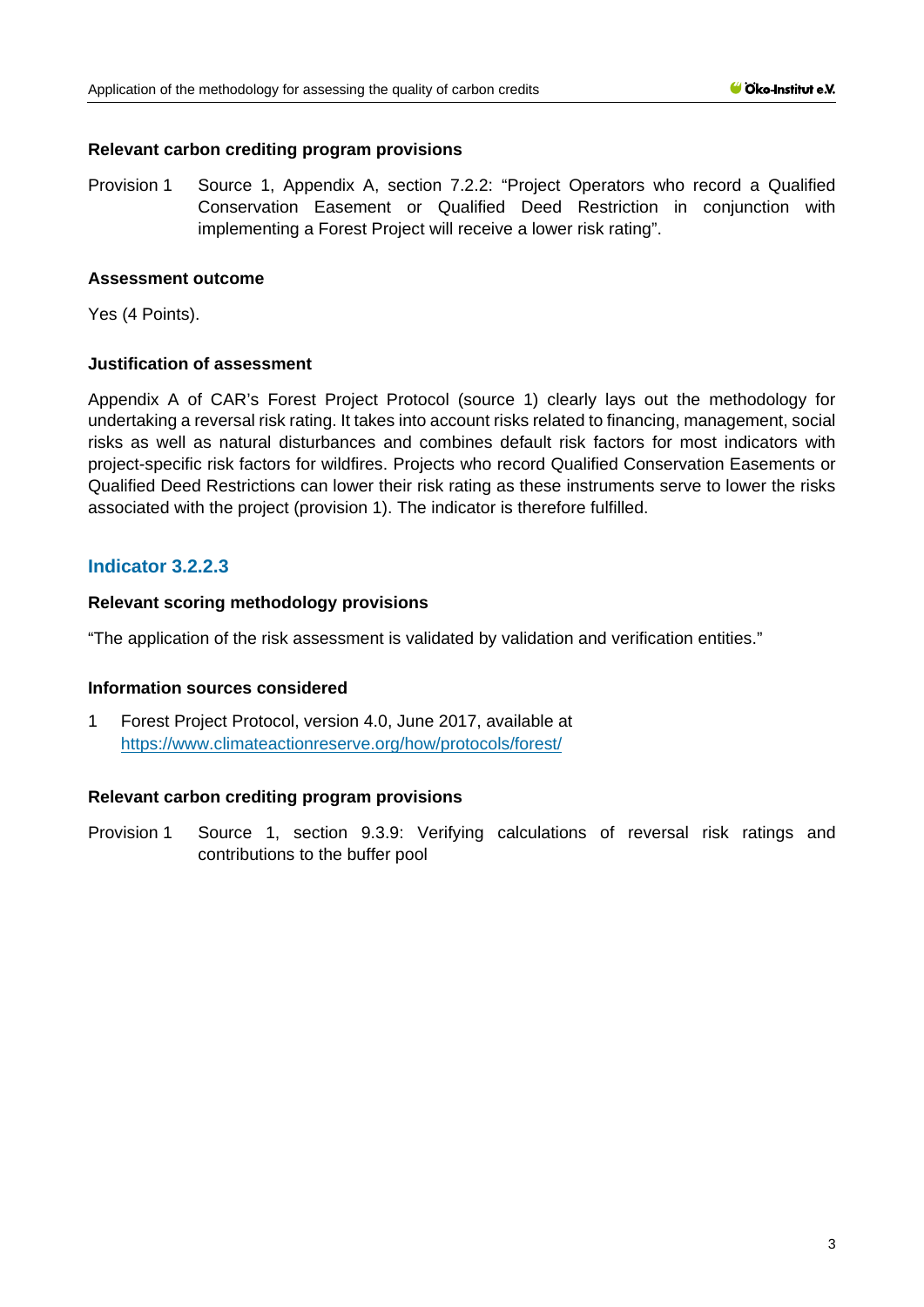| <b>Verification Items</b>                           |                                                                                                                                                                                               | <b>Section of FPP</b> | <b>Apply</b><br><b>Professional</b><br>Judgment? |
|-----------------------------------------------------|-----------------------------------------------------------------------------------------------------------------------------------------------------------------------------------------------|-----------------------|--------------------------------------------------|
| 1. Financial Risk                                   | Use of a Qualified Conservation Easement or<br>Qualified Deed Restriction, occurrence on public<br>lands, or use of a PIA alone.                                                              | Appendix A.1          | <b>No</b>                                        |
| 2. Management<br>Risk                               | a. Management Risk I - Illegal removals of forest<br>biomass.<br>b. Management Risk II – Conversion of Project<br>Area to alternative land uses.<br>c. Management Risk III - Over-harvesting. | Appendix A.2          | No                                               |
| 3. Social Risk                                      | Social Risk                                                                                                                                                                                   | Appendix A.3          | No                                               |
| 4. Natural<br><b>Disturbance</b><br>Risk            | a. Natural Disturbance Risk I - Wildfire.<br>b. Natural Disturbance Risk II - Disease or insect<br>outbreak.<br>c. Natural Disturbance Risk III - Other episodic<br>catastrophic events.      | Appendix A.4          | Yes                                              |
| 5. Completing<br>the Risk Rating<br><b>Analysis</b> | Reversal risk rating calculated correctly using the<br>formula in Appendix A.5.                                                                                                               | Appendix A.5          | No                                               |

| Table 9.11. Reversal Risk Rating Verification Items |  |  |  |  |  |
|-----------------------------------------------------|--|--|--|--|--|
|-----------------------------------------------------|--|--|--|--|--|

# **Assessment outcome**

Yes (3 Points).

# **Justification of assessment**

The above documentation specifies that verification entities validate the risk assessment. As for all risk indicators but natural disturbance risks (wildfires) default risk factors are applied, a professional judgment on the risk rating is only necessary for natural disturbances. The indicator can thus be deemed as fulfilled.

# **Indicator 3.2.2.4**

#### **Relevant scoring methodology provisions**

"The risk assessment is used to exclude from eligibility projects with a significant unaddressed reversal risk."

# **Information sources considered**

1 Forest Project Protocol, version 4.0, June 2017, available at <https://www.climateactionreserve.org/how/protocols/forest/>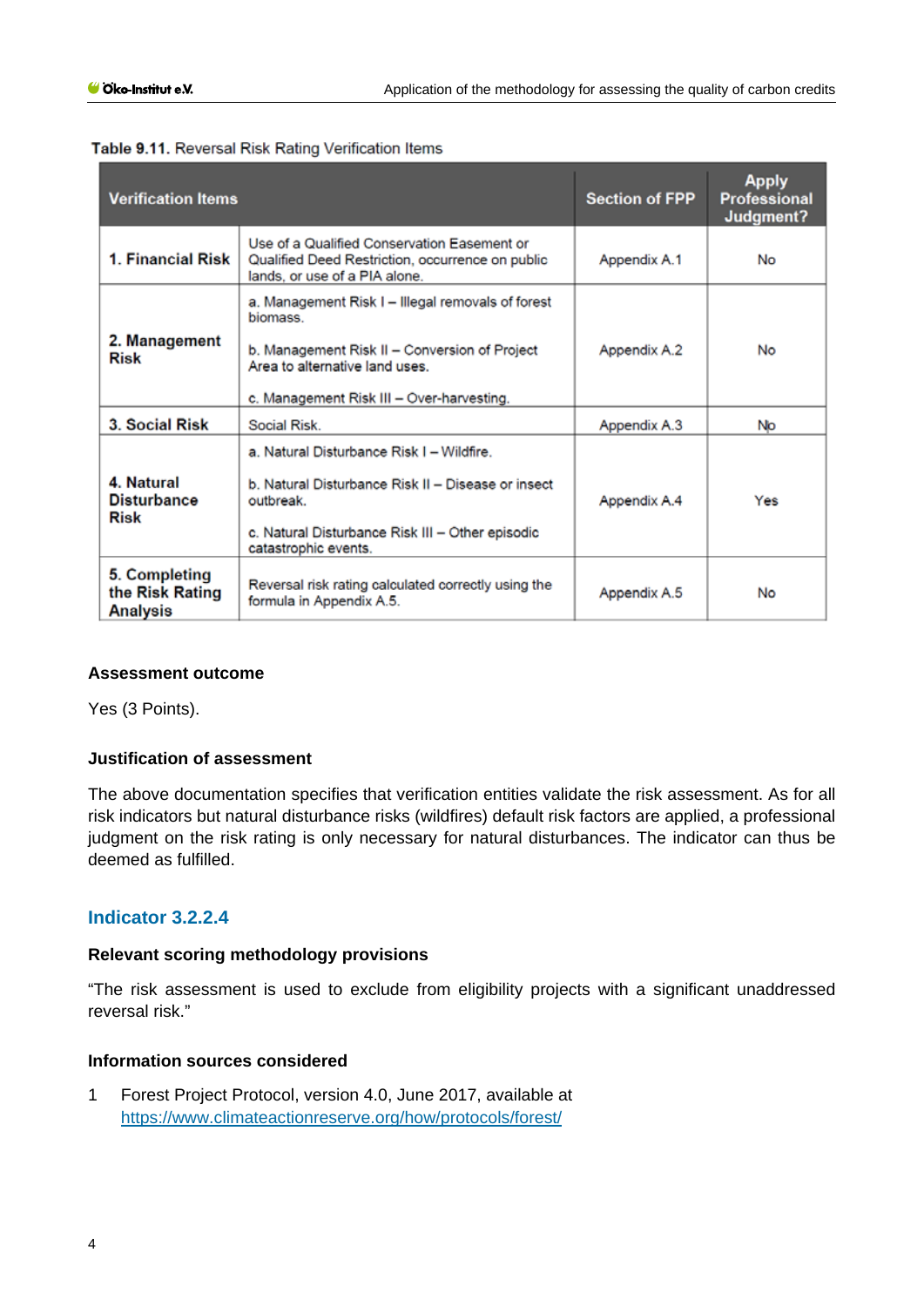# **Relevant carbon crediting program provisions**

### **Assessment outcome**

No (0 points).

-

## **Justification of assessment**

Appendix A of source 1 describes the methodology for determining a forest project's reversal risk rating. This methodology does not indicate that projects with a significant unaddressed risk are excluded from eligibility so that the indicator is not fulfilled.

# **Indicator 3.2.2.5**

### **Relevant scoring methodology provisions**

"The program requires project owners to update the risk assessment in case of reversals."

### **Information sources considered**

1 Forest Project Protocol, version 4.0, June 2017, available at <https://www.climateactionreserve.org/how/protocols/forest/>

#### **Relevant carbon crediting program provisions**

Source 1 Source 1, Appendix A: "This risk assessment must be updated every time the project undergoes a verification site visit. Therefore, a project's risk profile and its assessment are dynamic. Furthermore, estimated risk values and associated mitigation measures will be updated periodically by the Reserve as improvements in quantifying risks or changes in risks are determined. Any adjustments to the risk ratings will affect only current and future year contributions to the Buffer Pool. The Reserve may, from time to time, transfer Climate Reserve Tonnes (CRTs) from the Buffer Pool to the Project Operator's account if the Reserve determines that previously assessed risk ratings were unnecessarily high. Alternatively, the Reserve may waive a Project Operator's future contributions to the Buffer Pool until excess contributions from previous years are recouped. If a Forest Project's risk rating increases, the Project Operator must contribute additional CRTs to the Buffer Pool to ensure that all CRTs (including those issued in prior years) are properly insured".

### **Assessment outcome**

Yes (4 Points).

# **Justification of assessment**

The above documentation specifies that the indicator is fulfilled.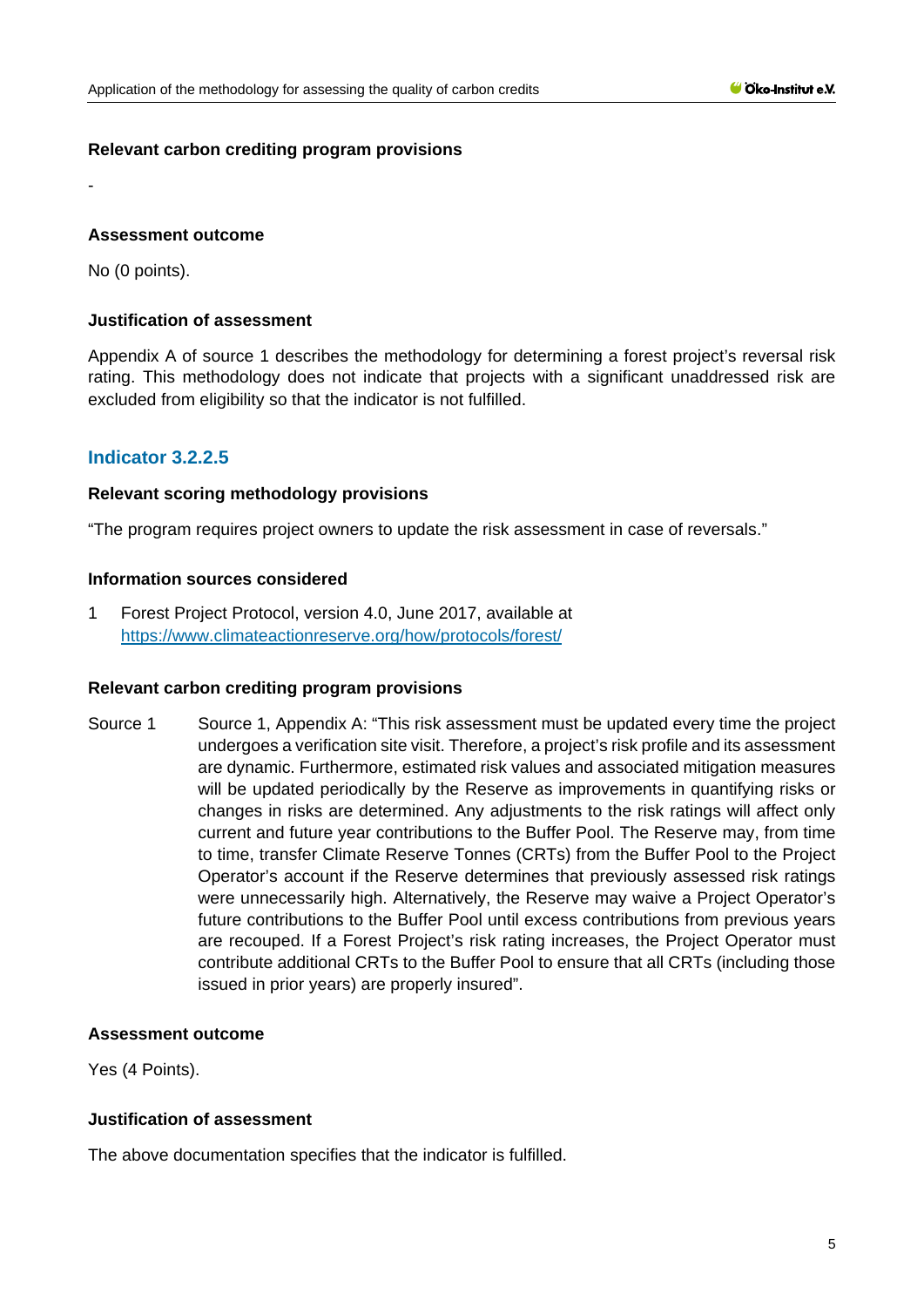# **Indicator 3.2.2.6**

## **Relevant scoring methodology provisions**

"The program requires project owners to have legal titles to the land and/or relevant carbon reservoirs on the land (e.g., timber rights), or legally binding agreements require the project owner's consent to undertake any measures that may lead to intentional reversals."

## **Information sources considered**

- 1 Restrictive Covenant and Project Implementation Agreement for forest projects, available at [https://www.climateactionreserve.org/wp-content/uploads/2009/03/Updated-Final-PIA-with-](https://www.climateactionreserve.org/wp-content/uploads/2009/03/Updated-Final-PIA-with-Exhibits-and-Recordation-Cover-Page_10-19-12.pdf)[Exhibits-and-Recordation-Cover-Page\\_10-19-12.pdf](https://www.climateactionreserve.org/wp-content/uploads/2009/03/Updated-Final-PIA-with-Exhibits-and-Recordation-Cover-Page_10-19-12.pdf)
- 2 Forest Project Protocol, version 4.0, June 2017, available at <https://www.climateactionreserve.org/how/protocols/forest/>
- 3 Reserve Offset Program Manual, March 2021, available at [https://www.climateactionreserve.org/wp](https://www.climateactionreserve.org/wp-content/uploads/2021/03/Reserve_Offset_Program_Manual_March_2021.pdf)[content/uploads/2021/03/Reserve\\_Offset\\_Program\\_Manual\\_March\\_2021.pdf](https://www.climateactionreserve.org/wp-content/uploads/2021/03/Reserve_Offset_Program_Manual_March_2021.pdf)

# **Relevant carbon crediting program provisions**

- Provision 1 Source 1, article 12.a.3: "Forest Owner owns and holds all right, title and interest in and to the trees and standing timber located on the Property".
- Provision 2 Source 2, section 2.2: "Control of forest carbon means the Forest Owner has the legal authority to effect changes to forest carbon quantities, e.g., through timber rights or other forest management or land-use rights. Control of forest carbon occurs, for purposes of satisfying this protocol, through fee ownership and/or deeded encumbrances, such as conservation easements."
- Provision 3 Source 1, section 2: "Forest Owner shall: (i) fulfill all Forest Owner covenants, obligations, duties and responsibilities in both this Agreement and the Forest Project Protocols; (ii) ensure that use of and activity on the Property and the Forest Project complies with both this Agreement and the Forest Project Protocols; (iii) not use or permit any other Person to use any portion of the Property in violation of this Agreement or the Forest Project Protocols; and (iv) prevent any activity on the Property that violates any aspect of this Agreement or the Forest Project Protocols."
- Provision 4 Source 3, section 3.3.6: "Attestation of title: All project developers must submit a signed Attestation of Title form indicating that they have exclusive ownership rights to the GHG reductions or removals associated with the project and for which the Reserve will issue CRTs. In addition, the project developer agrees that ownership of the GHG reductions or removals will not be sold or transferred except through the transfer of CRTs in accordance with the Reserve Terms of Use policies".
- Provision 5 Source 1, article 13: "Conservation Easements Permitted. Nothing in this Agreement shall prevent Forest Owner from encumbering the Property with a conservation easement pursuant to California Civil Code Sections 815 et seq. or other similar statutory scheme provided that the obligations owing to the Reserve under this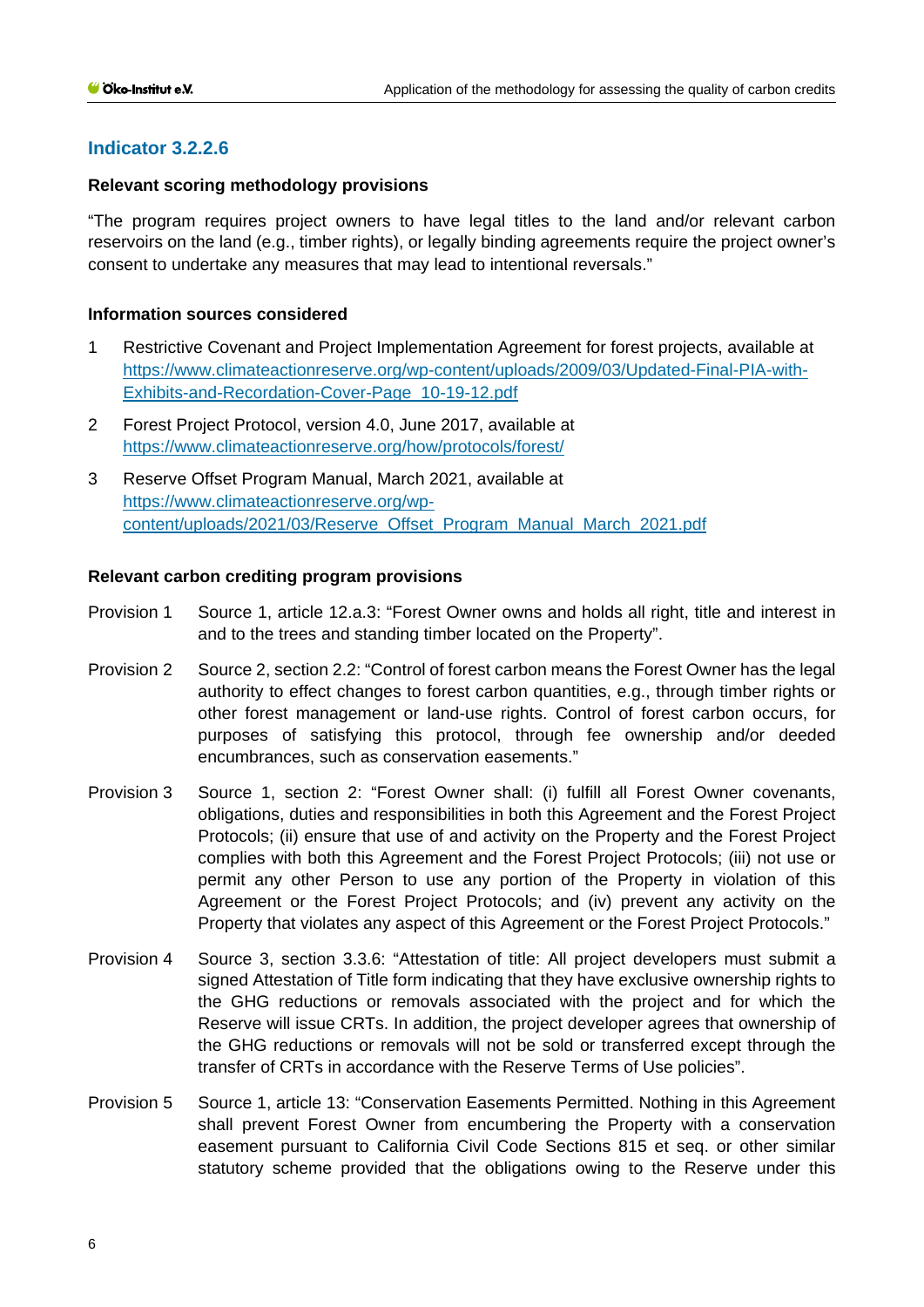Agreement and the Access Easement shall remain senior to the conservation easement".

#### **Assessment outcome**

Yes (2 points).

#### **Justification of assessment**

The above documentation shows that forest owners (which is the term used for project owners for forest projects) are required to hold legal titles related to the trees and standing timber (provisions 1-4). Additionally, conservation easements may be used to control forest carbon but such agreements are not mandatory (provision 5).

# **Indicator 3.2.2.7**

### **Relevant scoring methodology provisions**

"The program requires the use of legal covenants or agreements (e.g., conservation easements, trusteeships) that restrict or prevent land management practices that would result in reversals (whether by the project owners or other parties).

OR

The program does not require that the above measures are in place but their existence leads to a lower specific risk assessment."

#### **Information sources considered**

- 1 Restrictive Covenant and Project Implementation Agreement for forest projects, available at [https://www.climateactionreserve.org/wp-content/uploads/2009/03/Updated-Final-PIA-with-](https://www.climateactionreserve.org/wp-content/uploads/2009/03/Updated-Final-PIA-with-Exhibits-and-Recordation-Cover-Page_10-19-12.pdf)[Exhibits-and-Recordation-Cover-Page\\_10-19-12.pdf](https://www.climateactionreserve.org/wp-content/uploads/2009/03/Updated-Final-PIA-with-Exhibits-and-Recordation-Cover-Page_10-19-12.pdf)
- 2 Forest Project Protocol, version 4.0, June 2017, available at <https://www.climateactionreserve.org/how/protocols/forest/>

#### **Relevant carbon crediting program provisions**

- Provision 1 Source 2, section 2.2: "Control of forest carbon means the Forest Owner has the legal authority to effect changes to forest carbon quantities, e.g., through timber rights or other forest management or land-use rights. Control of forest carbon occurs, for purposes of satisfying this protocol, through fee ownership and/or deeded encumbrances, such as conservation easements."
- Provision 2 Source 1, article 13: "Conservation Easements Permitted. Nothing in this Agreement shall prevent Forest Owner from encumbering the Property with a conservation easement pursuant to California Civil Code Sections 815 et seq. or other similar statutory scheme provided that the obligations owing to the Reserve under this Agreement and the Access Easement shall remain senior to the conservation easement".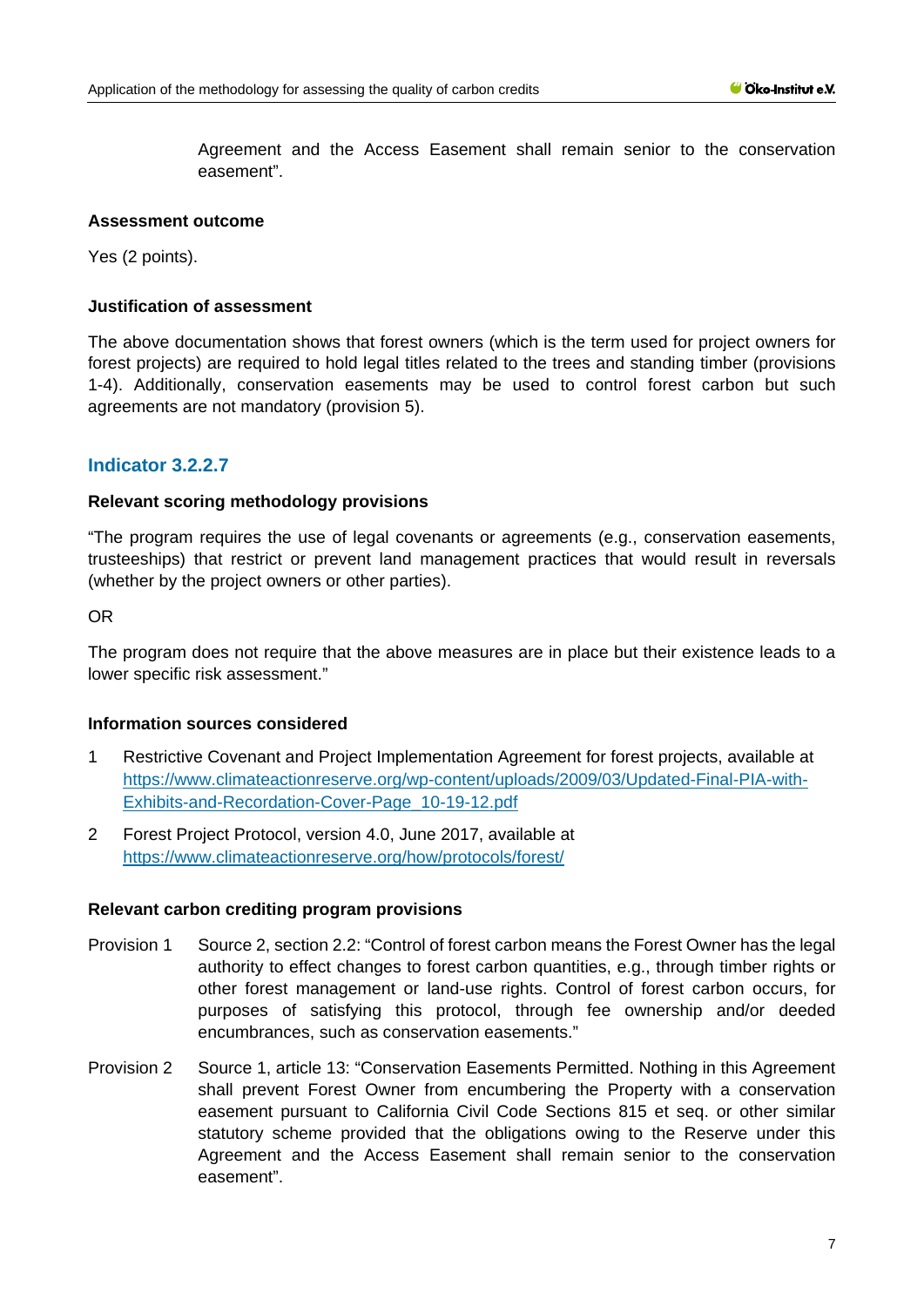- Provision 3 Source 2, section 6.2.1 step 3: "Legal constraints include […] Other legally binding requirements affecting carbon stocks including, but not limited to, covenants, conditions and restrictions, and other title restrictions in place prior to or at the time of project initiation, including pre-existing conservation easements, HCPs, SHAs, and deed restrictions, excepting an encumbrance that was put in place and/or recorded less than one year prior to the project start date, as defined in Section 3.7".
- Provision 4 Source 2, section 3.7: "A Qualified Conservation Easement is a conservation easement that explicitly (1) refers to, and incorporates by reference, the terms and conditions of the PIA agreed to by the Project Operator, thereby binding both the grantor and grantee – as well as their subsequent assignees – to the terms of the PIA for the full duration of the Forest Project's minimum time commitment, as defined in Section 3.5 of this protocol; (2) makes all future encumbrances and deeds subject to the PIA; and (3) makes the Reserve a third party beneficiary of the conservation easement.

A Qualified Deed Restriction is a deed restriction that ensures that the Project Implementation Agreement runs with the land and explicitly (1) refers to, and incorporates by reference, the terms and conditions of the PIA agreed to by the Project Operator, thereby Project Operator— as well as their subsequent assignees to the terms of the PIA for the full duration of the Forest Project's minimum time commitment, as defined in Section 3.5 of this protocol; (2) makes all future encumbrances and deeds subject to the PIA; and (3) makes the Reserve a third party beneficiary of the deed restriction. A deed restriction is not "qualified" if it merely consists of a recording of the Project Implementation Agreement or a notice of the Project Implementation Agreement, as such a recording is already required by the Project Implementation Agreement. The Reserve maintains the discretion to determine whether a deed restriction meets the terms to be considered a Qualified Deed Restriction.

**Qualified Conservation Easements or Qualified Deed Restrictions may be voluntarily employed with any project type.** 

**Projects that choose to employ Qualified Conservation Easements or Qualified Deed Restrictions have reduced obligations to the Reserve's CRT Buffer Pool, as described in Section 7 and Appendix A."**

Provision 5 Source 2, Appendix A, section 7.2.2: "Project Operators who record a Qualified Conservation Easement or Qualified Deed Restriction in conjunction with implementing a Forest Project will receive a lower risk rating".

#### **Assessment outcome**

The second of the two conditions applies (1 Point).

#### **Justification of assessment**

The above documentation specifies that the program allows for the use of conservation easements or "qualified deed restrictions" which restrict land management practices that would result in reversals provisions 1,2,3). Such legal agreements are not mandatory, but they lower the